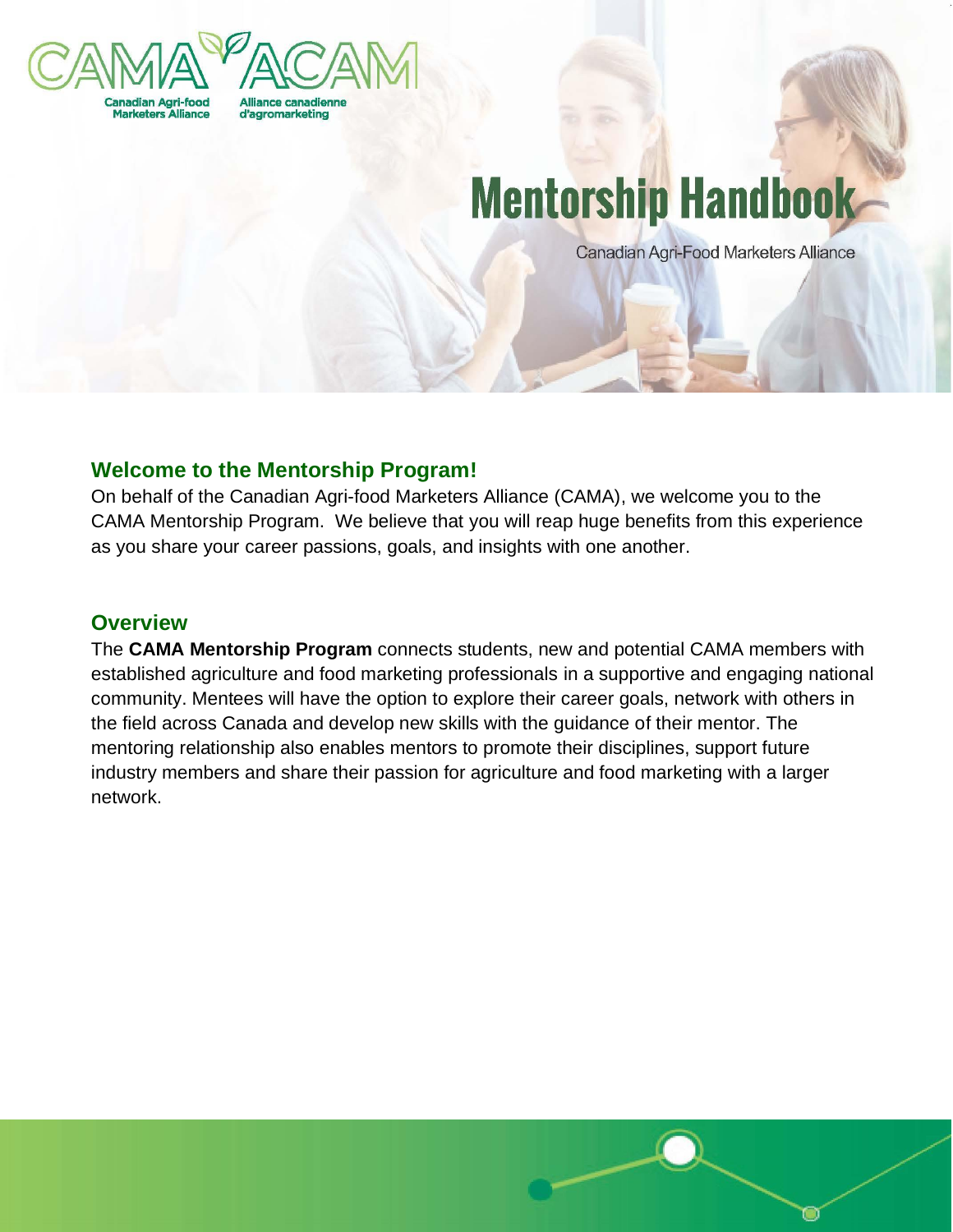

# **Program Goals**

The structure of the program facilitates the broadening of horizons for the participants, matching each mentee with a mentor based on mutual interests, goals and disciplines. It's a mentee-driven program. Mentees will outline goals and expectations for themselves and the program. The mentoring relationship can take place during CAMA networking events, in face-to-face meetings, online contact, and phone calls, all mutually agreed upon between the participants. The number of interactions will be decided upon by the mentor and mentee, but it's recommended  $1 - 2$  times per month.

#### **Program Objectives**

- Connect mentees with established national network of professionals to develop, share and foster knowledge, skills, and a further appreciation of ag and food marketing
- Provide an enjoyable, supportive atmosphere for professional and personal development of mentees
- Develop strong colleague networks for ideas, advancement, and opportunity
- Provide a sense of community and cooperation among agriculture and food marketing professionals
- Provide participants with a diverse learning environment by offering a national program
- Help ensure a high level of performance and professionalism in the ag and food marketing sector
- Encourage a life-long commitment to learning and further education and involvement in CAMA

#### **Expectations**

The primary desired outcome of the mentorship process is the greater appreciation, by all participants, about professionalism in agriculture and food marketing.

Mentees include students and recent graduates enrolled in an agricultural program with interest in agrimarketing, those new to the ag-marketing industry, and new CAMA members who are looking to establish relationships within the CAMA network and learn more about the organization. All mentees must be a CAMA member in good standing (CAMA memberships are free for students).

For the **mentee**, this program is expected to provide:

- The opportunity to identify and pursue areas for professional and personal growth
- A connection to the leaders, creators and thinkers of agriculture and food marketing trends and insights
- Skills in workplace communication and conduct
- The opportunity to network with agriculture professionals

Mentees to work with their mentors to establish their needs/wants/outcomes for the program. (Mentee-driven perspective)

For the **mentor**, this program is expected to provide:

- An opportunity to share their passion for their career and agriculture marketing
- The opportunity to be a role model and influence future professionals
- The opportunity to network with agriculture professionals
- Experience in mentoring, coaching, and developing personal relationships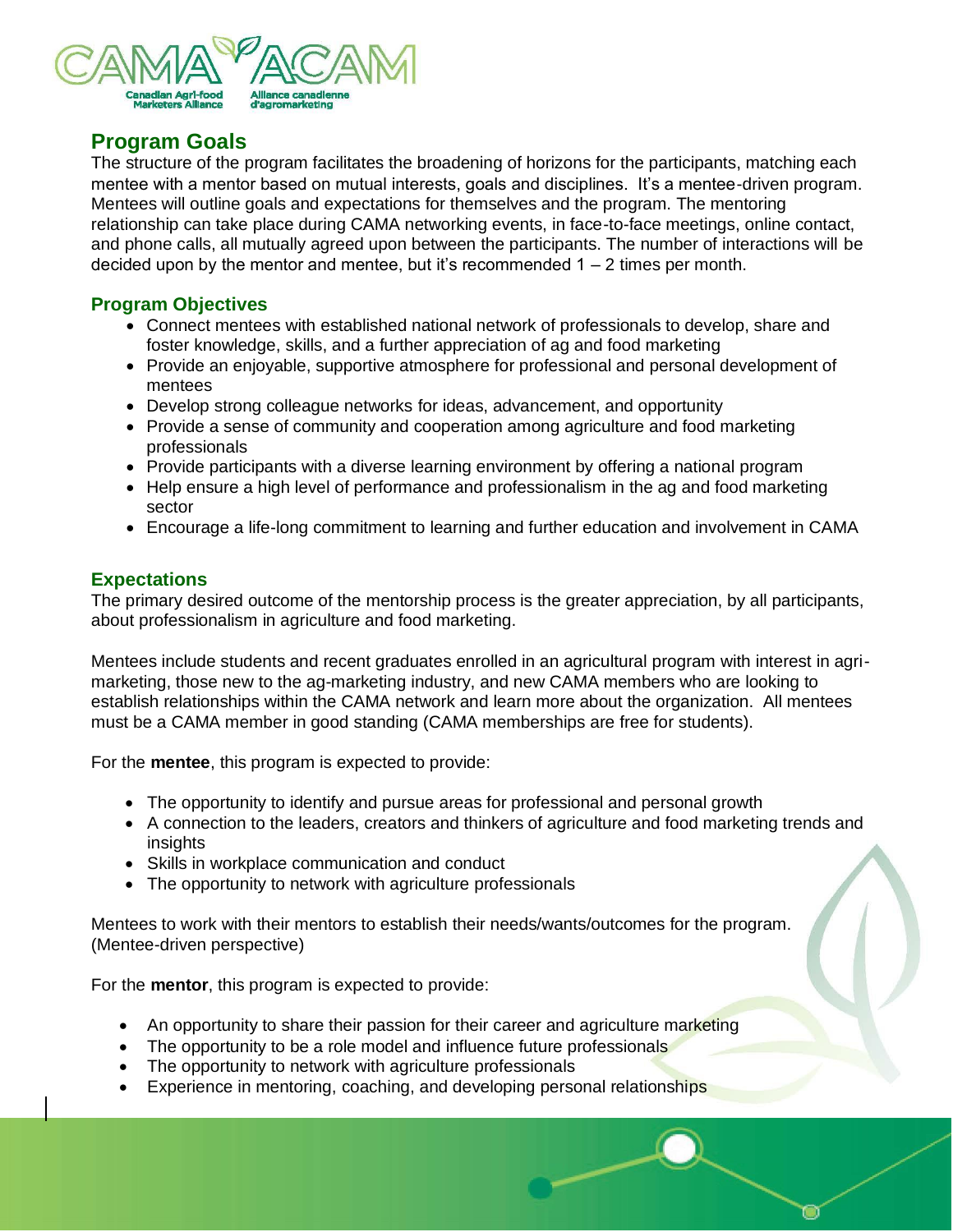

# **The Mentorship Experience**

## **What is Mentorship?**

Mentorship focuses on the professional development of the mentee through the guidance of an experienced agriculture and food marketing professional (mentor). The relationship develops on a foundation of mutual trust and respect and allows the mentor an opportunity to share their passion and work experience, provide an understanding of and insight into the field of agriculture and food marketing. The mentee gains advice and assistance to achieve goals they have set for themselves. A successful mentoring relationship should provide positive outcomes for both mentee and mentor through the expansion of knowledge and skills and be a safe place to confidentially discuss workrelated challenges and solutions.

A mentoring relationship does not replace formal training, nor will it guarantee career success for the participant. Rather, mentorship provides long-term personal and professional development through knowledge-sharing that strengthens the expertise, networks, and careers of both the mentor and student.

*"Mentoring relationships will open up doors for you, but you need to take the steps."*

#### **For the Mentee**

Mentorship can be a powerful tool. By building a relationship with a mentor, participants can:

- Accelerate personal growth and development
- Receive expert feedback on their approach and performance
- Practice their skills and discuss strategies
- Enjoy expanding networking opportunities and build a professional network
- Feel more empowered and supported
- Develop time management, leadership and communication skills
- Gain clarity on career, academic and personal plans

## **Benefits for Mentors**

The mentoring relationship also benefits the mentor by helping them:

- Enhance their existing leadership skills
- Enhance their interpersonal and communication skills
- Learn new approaches from their younger peers
- Be a role model to the next generation of leaders
- Support the development of the talent pipeline
- Give back some of the support and inspiration they may have received in their careers
- Make additional contacts within the industry and build a professional network
- Develop and maintain connections and contribute to building a stronger industry and community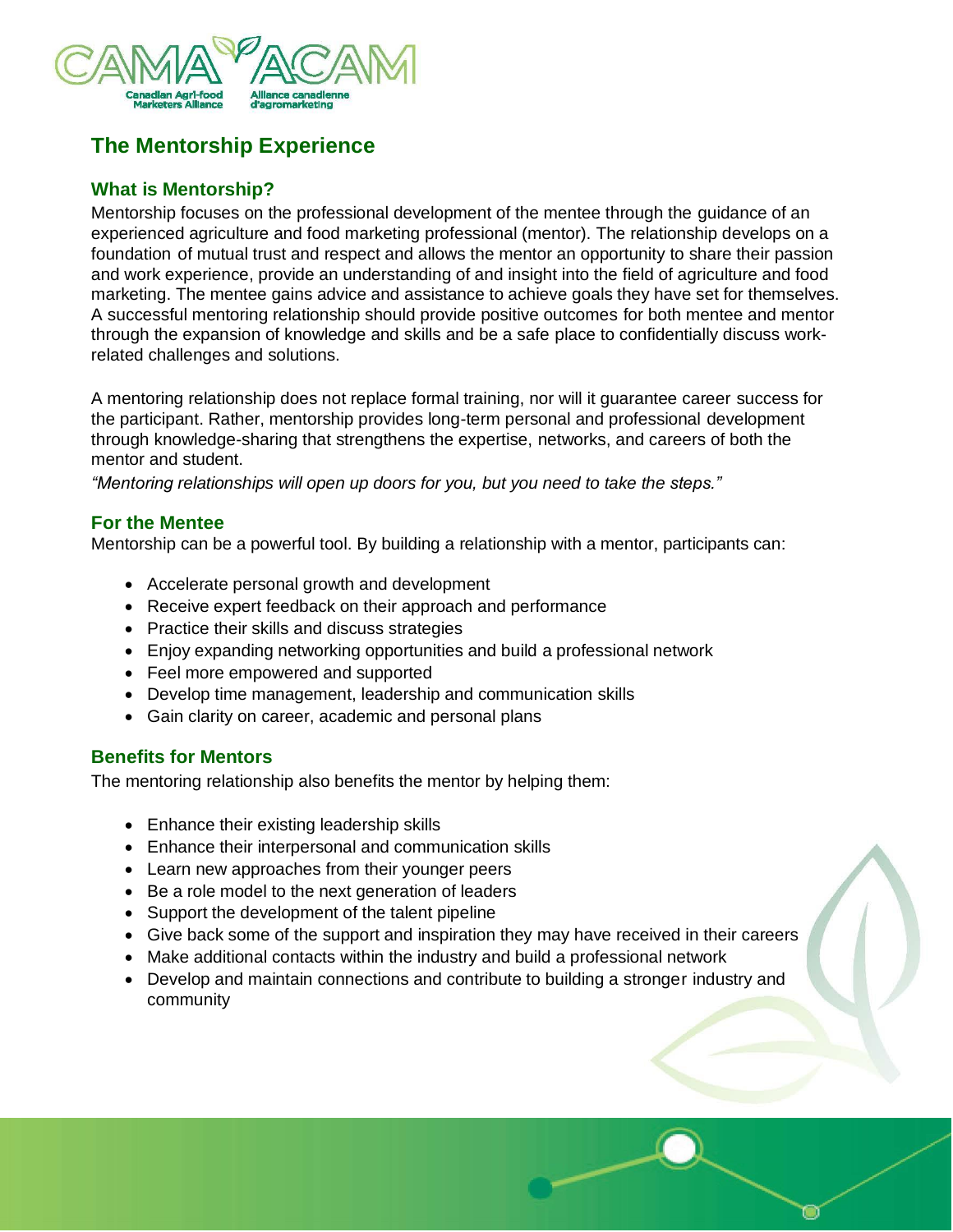

# **Setting Expectations**

## **Ground Rules**

Mentors and mentees can enter a mentoring relationship with assumed expectations of each other. Sometimes disappointment arises when expectations aren't met; however, it may be that the expectations weren't even discussed. To prevent this, be clear of your expectations and responsibilities from the beginning. A mentoring relationship is a partnership, with all parties respecting and supporting one another. The following ground rules can help enhance the mentoring relationship.

The mentor(s) and mentee(s) will:

- Discuss expectations and work towards goals for the mentoring relationship
- Work together to communicate and arrange meetings as needed
- Attend CAMA Mentorship Program events together
- Always maintain confidentiality and professional conduct during the mentoring relationship

## **The Mentee**

The mentee will strive to:

- Actively participate in the mentoring relationship
- Be flexible in the mentoring relationship and understand its bounds
- Listen to what their mentor has to say
- Be respectful of the mentor's social and cultural environment
- Be open and clear about expectations of the mentoring relationship
- Formulate and articulate their career goals
- Ask questions of their mentor and take advantage of advice and wisdom received in a non-defensive manner
- Be proactive in pursuing opportunities and networking relationships
- Provide the mentor with honest and constructive information and feedback

## **The Mentor**

The mentor will strive to:

- Actively participate in the mentoring relationship
- Be honest and realistic
- Be supportive and encouraging
- Be flexible and reliable in the mentoring relationship
- Help build confidence in the mentee and other members of the program
- Be respectful of the mentee's social and cultural environment
- Establish a foundation for clear, open communication with the mentee
- Help the mentee articulate their career goals
- Advise the mentee on career paths and development opportunities
- Provide guidance in networking and business relationships
- Share their experience, knowledge, and wisdom with the mentee
- Provide the mentee with honest and constructive information and feedback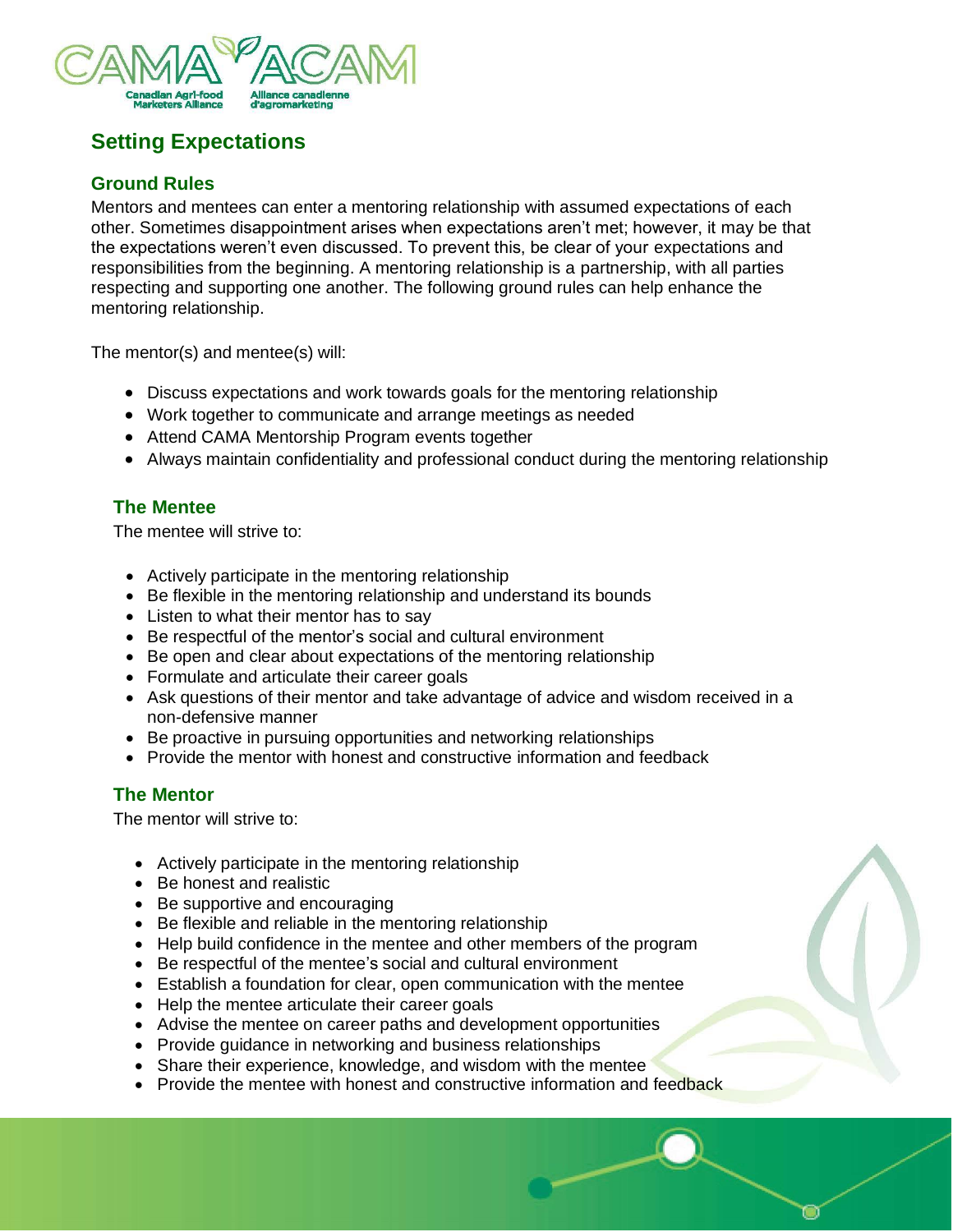

# **How Does The CAMA Mentorship Program Work?**

Mentors and mentees will be matched based on their respective profiles and interests by the program coordinators. During your first meeting, it is a good idea to set goals and expectations. Items to cover should include the following points:

- 1. **Introduce** yourself by sharing your work experience, your experience with mentorship, and your motivation for joining the mentorship program
- 2. Discuss and clearly outline:
	- a) **Mentoring expectations**/ground rules with one another;
	- b) Mentee's **Goals** and use them to build an **Action Plan** together, indicating how each individual can help achieve these goals;
	- c) Set a **schedule** for meetings, either in person or via email or phone. This may include setting a rule for cancellations to avoid frustrations later;
	- d) Read through and sign the **Mentoring Agreement** together
- 3. Mentor(s) can discuss what they hope to share with their mentee and any items they may have planned

#### **Commitment**

To ensure that everyone is satisfied with the relationship commitment, it is a good idea to set up a meeting schedule. Mentors and mentees should meet at least once a month, but they can also agree to meet more frequently.

- How frequently would you like to meet?
- Which communication method is preferred between meetings or formal CAMA events? Phone, email, text?
- Do you prefer to meet in person or will meetings via phone or video chat fit your schedule better?
- What happens if you are unable to make a scheduled meeting?

#### **Successful Relationships**

As in almost any relationship, the key to success is communication. You use important communication skills every day – networking, giving feedback, evaluating ideas, asking questions, brainstorming, and leading discussions. These same skills are an important part of a successful mentoring relationship. Be open, honest, and transparent within your mentoring relationship to ensure that all individuals have fun.

## **Professionalism**

All forms of professionalism should be maintained in the mentoring relationship. One of the most important ways mentees learn from mentors is simply by observing them. The mentor can help develop professional skills by encouraging them in:

- Time management
- Diplomacy
- Networking
- Reliability
- Etiquette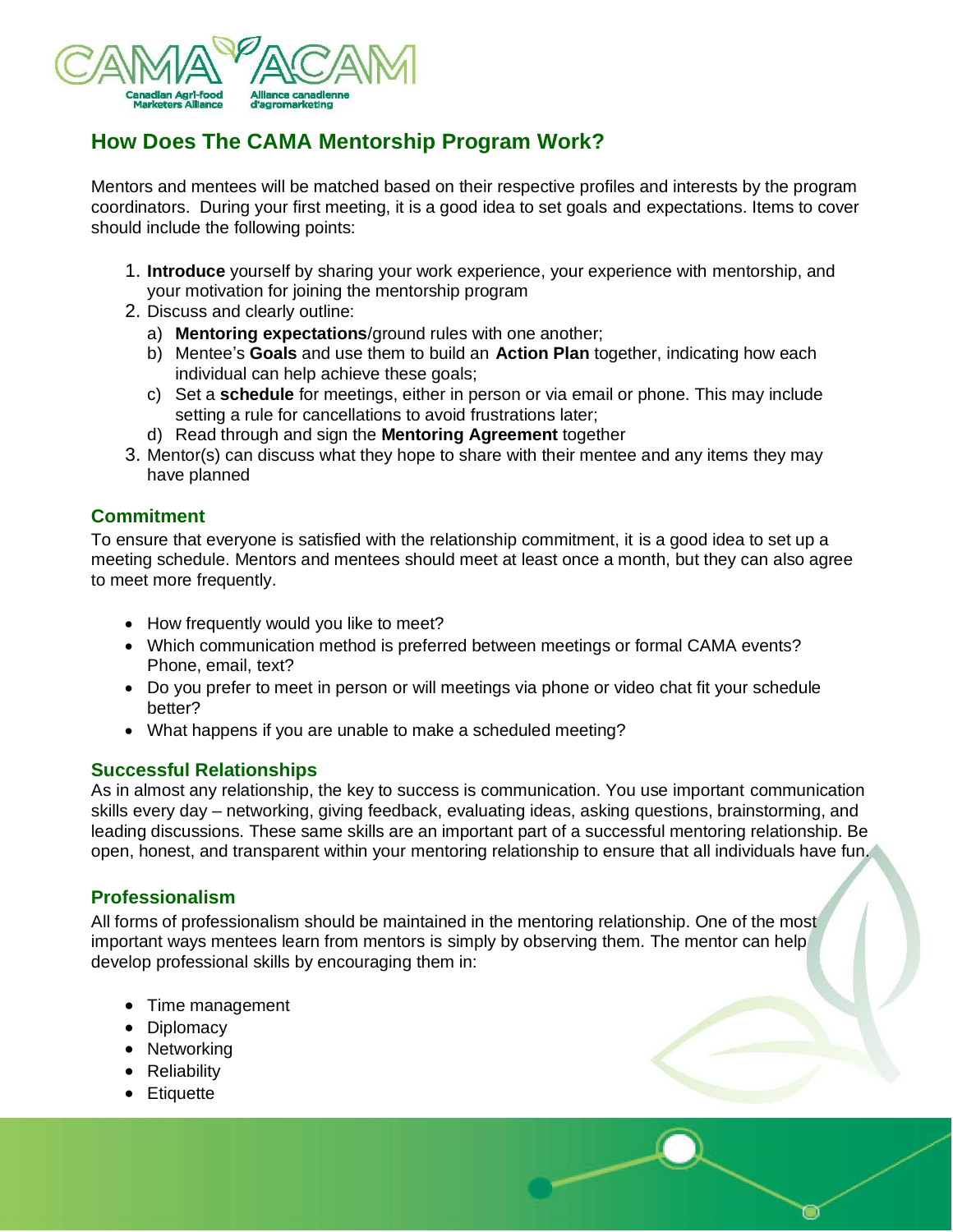

# **How Does The CAMA Mentorship Program Work? continued…**

#### **Introductions**

The initial, kick-off meeting gives the mentor and mentee the opportunity to get to know one another and feel comfortable with the mentoring relationship. Share details of your work experience, your interests, and your motivation for joining the mentorship program.

- What are some highlights of your educational and professional background?
- What is your current role and how long have you been with the organization?
- What prompted you to choose the field you are in?
- What successes have you had in your career? What led to these successes?
- What are your short- or long-term career goals?
- What decisions are easiest for you to make? Which the most difficult? Why?
- What are some of your interests outside work? What are you passionate about?
- What is your most important role in life?
- What is one thing about you that is important for people to know?
- What do you think are the greatest strengths you can bring to this relationship?
- What motivated you to join this mentorship program?

## **CAMA Mentorship Program Mentee Registration Information**

Registration form can be found here: [https://www.surveymonkey.com/r/22-23\\_Mentee\\_Registration](https://www.surveymonkey.com/r/22-23_Mentee_Registration)

#### **CAMA Mentorship Program Mentor Registration Information**

Registration form can be found here: [https://www.surveymonkey.com/r/22-23\\_Mentor\\_Registration](https://www.surveymonkey.com/r/22-23_Mentor_Registration)

## **Action Plan**

The mentor(s) and mentee should work together to determine the actions that they and their supporting networks can take to further and achieve these goals. Plan on returning to this Action Plan as the mentoring relationship progresses and update it as needed. Action plan can be downloaded here: **[link to writeable pdf of action plan](https://www.cama.org/wp-content/uploads/2021/06/Mentorship-Action-Plan-fillable.pdf)**.

## **Suggested Activities**

Each mentoring relationship will be unique. The program revolves around attendance of CAMA events organized for the participants and hopes that the mentee and mentor will meet at least once each month. However, the sky is the limit! If members of the partnership wish to take part in additional activities together or with other groups, there are endless possibilities to partake in. Share your contact information and plan some exciting events together to enhance your relationship.

Ideas can include:

- Attending a CAMA webinar virtually or in person.
- A mentor giving their student a tour of their workplace
- Joining another mentoring group and going out for coffee or lunch
- Attending an agricultural event together (i.e. farm shows, webinars, conferences)
- Volunteering together (i.e. local conference or agricultural event)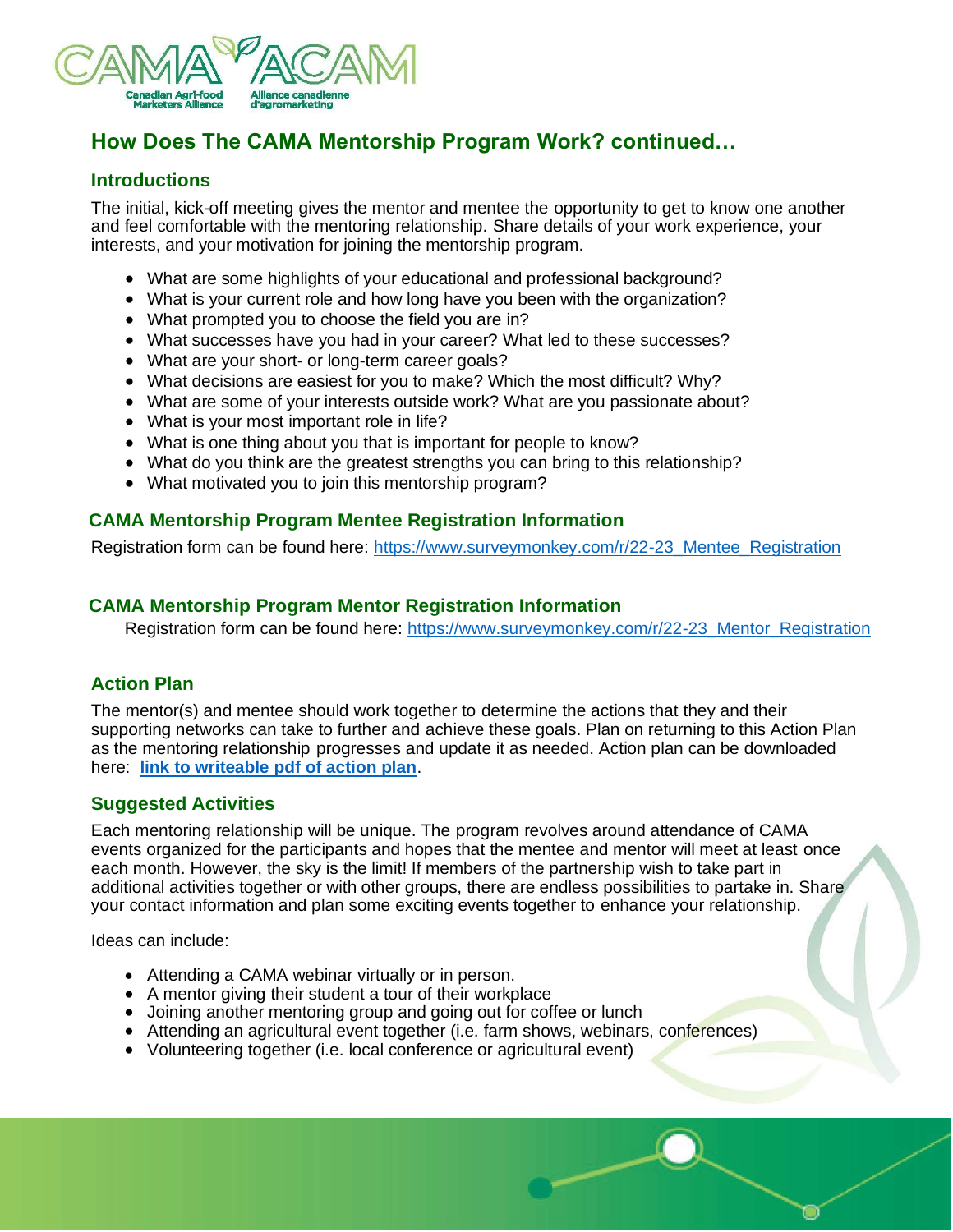

# **How Does The CAMA Mentorship Program Work? continued…**

## **Checking In**

Checking-in is a simple way to ensure that the mentoring partnership is working effectively together to further the mentees career goals.

- Are we meeting with appropriate frequency and for the right length of time?
- Do we often have to reschedule? If so, why? Is there a way to make the meeting time more convenient?
- Are we following up on our action items after each meeting? If not, what can we do differently?
- What skills are we building because of our monthly meetings?
- Are we achieving the goals discussed in the Action Plan?
- What are you enjoying the most in the mentoring relationship? What would you like to improve?

#### **Challenges**

Occasionally problems arise, communication breaks down, disagreements happen, or one participant is not able to keep their program commitments. It is important to remember that, as in any relationship, individuals don't always get along perfectly or agree on every point.

For example, sometimes mentors and mentees feel that their match is not working because the mentee's career goal is different than the mentor's occupation or their personalities are dissimilar. Mentors and mentees do not have to be on the same path to connect and benefit from one another's experiences or passions.

Remember that a mentoring relationship is teamwork. Even if you run into undesirable issues within your partnership, use the time as a learning experience. Act professional. This mentorship experience is a 6-month program. If you feel at the end of the time commitment that the relationship has reached a natural end, so be it. Some of the most successful mentoring matches are based on sharing general information, ideas, guidance, and experience concerning all aspects of career development and professional life, rather than specific discipline information or personal identity.

Establishing a strong mentoring relationship should include:

- Realistic expectations
- Willingness to share information, thoughts, and ideas
- Desire to actively participate in the program
- Active listening, so everyone feels respected and heard

If problems arise within your partnership, try speaking directly with the individual(s) involved. If the issue continues, please communicate with the Program Coordinators.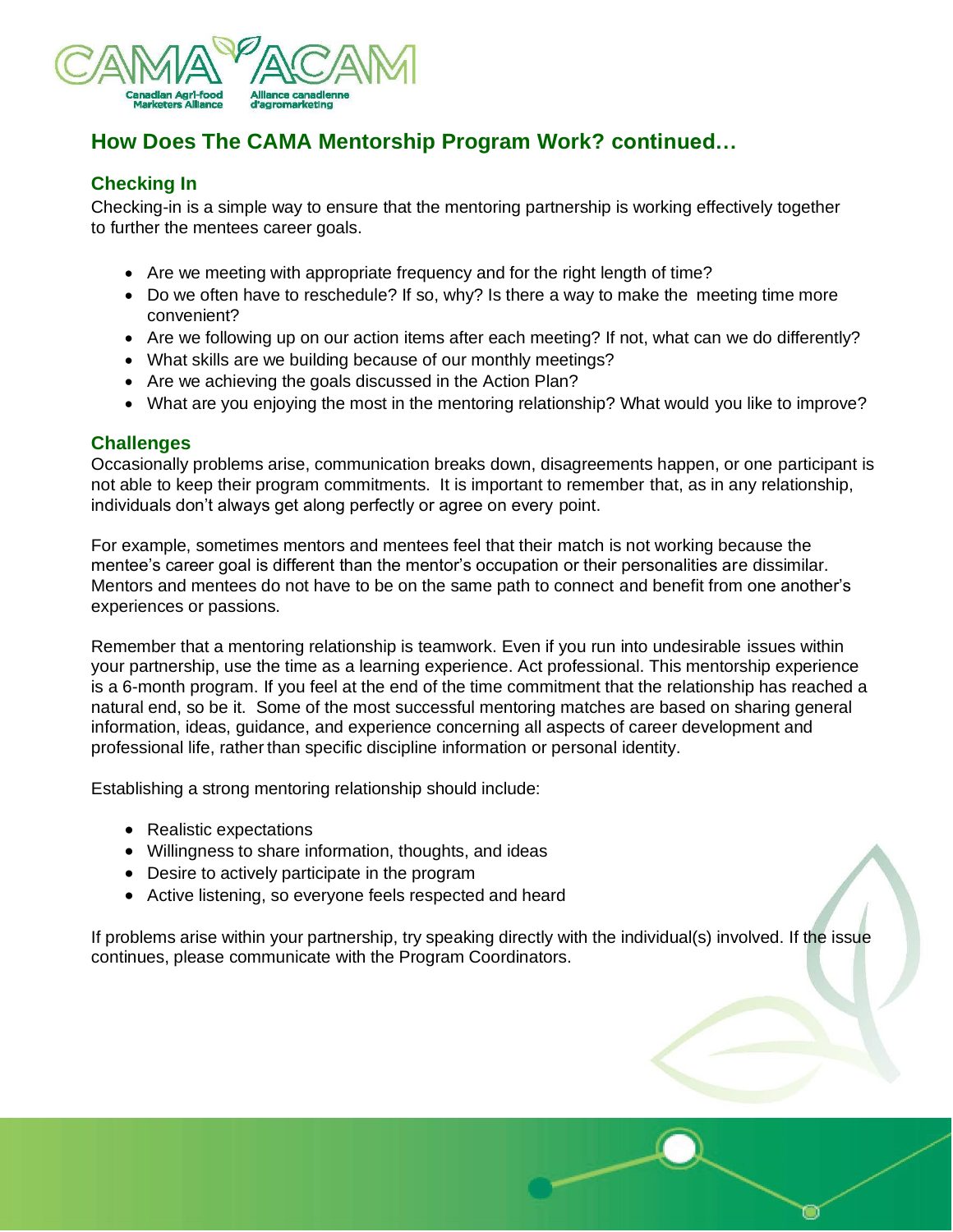

# **Wrapping Up**

The formal mentorship program will be completed in 6-months. For some individuals, this program will be the beginning of a life-long relationship with a fellow professional. For others, this mentoring relationship will reach its natural end much sooner. Regardless of the relationship's time frame, everyone will have gained valuable insight into their career decisions and had the opportunity to achieve their professional goals and met others in the agriculture and food marketing industry.

The mentoring relationship lifespan is dependent on many factors, including the mentee's goals and the pace of their progress. By recognizing the point at which the mentorship begins to deliver diminishing returns, the mentor and mentee can ensure that they continue to make the best use of their professional time.

At the conclusion of the program commitment, be open about your view of the relationship.

- What have you learned from this relationship?
- What other actions can be taken to improve the relationship?
- Has the relationship reached a natural conclusion?

#### **Resources**

As a mentor, don't feel like you need to have the answer to everything! If you do not feel qualified in a certain capacity or cannot commit the time, then request additional support. Other mentors in the program may be able to help or know a contact who might be better able to answer your question.

Additionally, a mentee's life may get complicated by personal, financial, academic or health issues, which can be addressed in the context of a career. However, if these issues go beyond the scope of your mentoring relationship or your comfort level, request support from the Program Coordinator. Your responsibility as a mentor is to introduce your mentee to the professional world.

CAMA also has resources that can aid participants, including:

- Career listings
- CAMA Academy
- Best of CAMA
- Cambassadors

#### **Timeline**

| Date               | <b>Task</b>                       | Method, Location                                                        |
|--------------------|-----------------------------------|-------------------------------------------------------------------------|
| May & June         | <b>Mentor Recruitment</b>         | Emailing, e-news, contacts                                              |
| September          | <b>Mentee Recruitment</b>         | Emailing, posters, e-news                                               |
| September, October | <b>Mentee Orientation</b>         | CAMA organized event                                                    |
| October            | Partnerships Established          | Email                                                                   |
| October - April    | <b>Activities &amp; Mentoring</b> | CAMA events, virtual events, in-<br>person events, and other activities |
| April              | Program Assessment                | <b>Email survey</b>                                                     |
| June               | Program Report                    | Email                                                                   |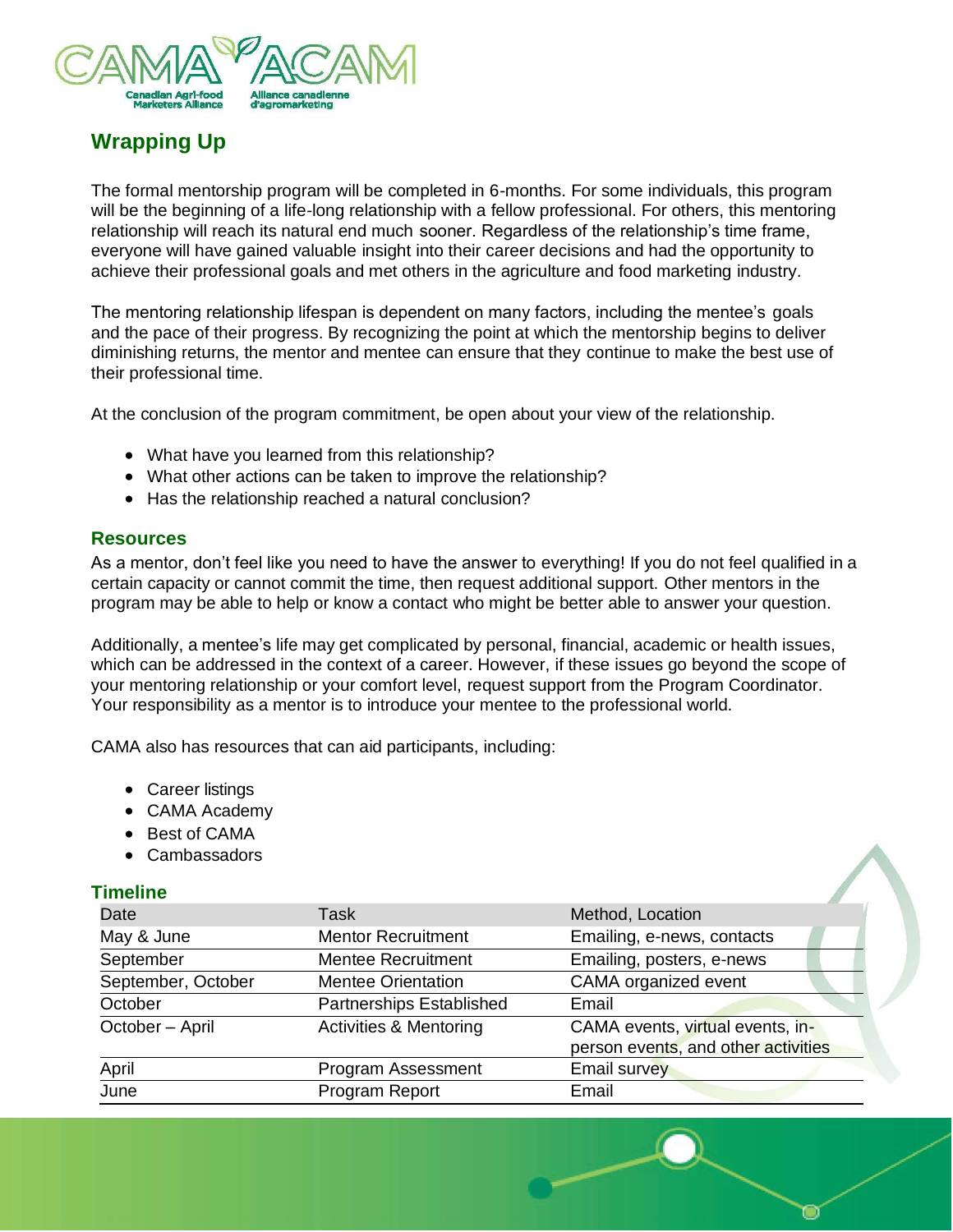

# **Program Evaluation**

#### **Surveys**

.

Assessment of the program and events will be administered to all participants at the end of term (April) in the form of email surveys.This feedback will help quantify the impact of the mentorship program and provide valuable information for future programming and events. A year-end report will summarize the findings.

All parties agree to provide confidential open and honest feedback about the CAMA mentorship program to each other and the Program Coordinators.

## **CAMA Code of Conduct for Mentors**

CAMA has outlined the following expectations and guidelines for its mentors. We ask that each CAMA mentor read, sign, and return this code of conduct to CAMA at [info@cama.org](mailto:info@cama.org)

As a CAMA Mentor, I will:

- Provide a brief biography and photo that can be used on the CAMA website and in promotional items related to the CAMA mentorship opportunity.
- Provide feedback to CAMA through informal and formal evaluation.
- Share my experience and expertise with my mentee.
- Check in with my mentee regularly over the 6-month period, according to mutually agreed upon meeting dates and times (phone, Zoom, in person) regarding their progress, challenges and achievements.
- Help to identify the unique talents and strengths of my mentee and foster them in a positive manner.
- Allow the opportunity for my mentee to develop networks as deemed appropriate.
- Be a safe and confidential sounding board for my mentee.
- Help my mentee gain a stronger sense of purpose and a greater sense of identity.
- Be respectful and professional in all aspects of the mentor/mentee relationship.
- Represent CAMA in a positive light at events hosted by or involving CAMA.
- Provide feedback to CAMA through an online survey that helps to evaluate the impact of the mentoring experience.

There is no financial compensation for mentoring.

As a mentor, you agree that CAMA will be able to share your name, occupation, and biography when we promote the CAMA mentorship program.

By reading this document, I understand that I am expected to abide by the CAMA Code of Conduct for Mentors.

**\_\_\_\_\_\_\_\_\_\_\_\_\_\_\_\_\_\_\_\_\_\_\_\_\_\_\_\_\_\_\_\_\_\_\_\_ \_\_\_\_\_\_\_\_\_\_\_\_\_\_\_\_\_\_\_\_\_\_\_\_\_\_\_\_\_\_\_\_\_\_\_\_**

**Signature of CAMA Mentor Campbell Campbell Cate**